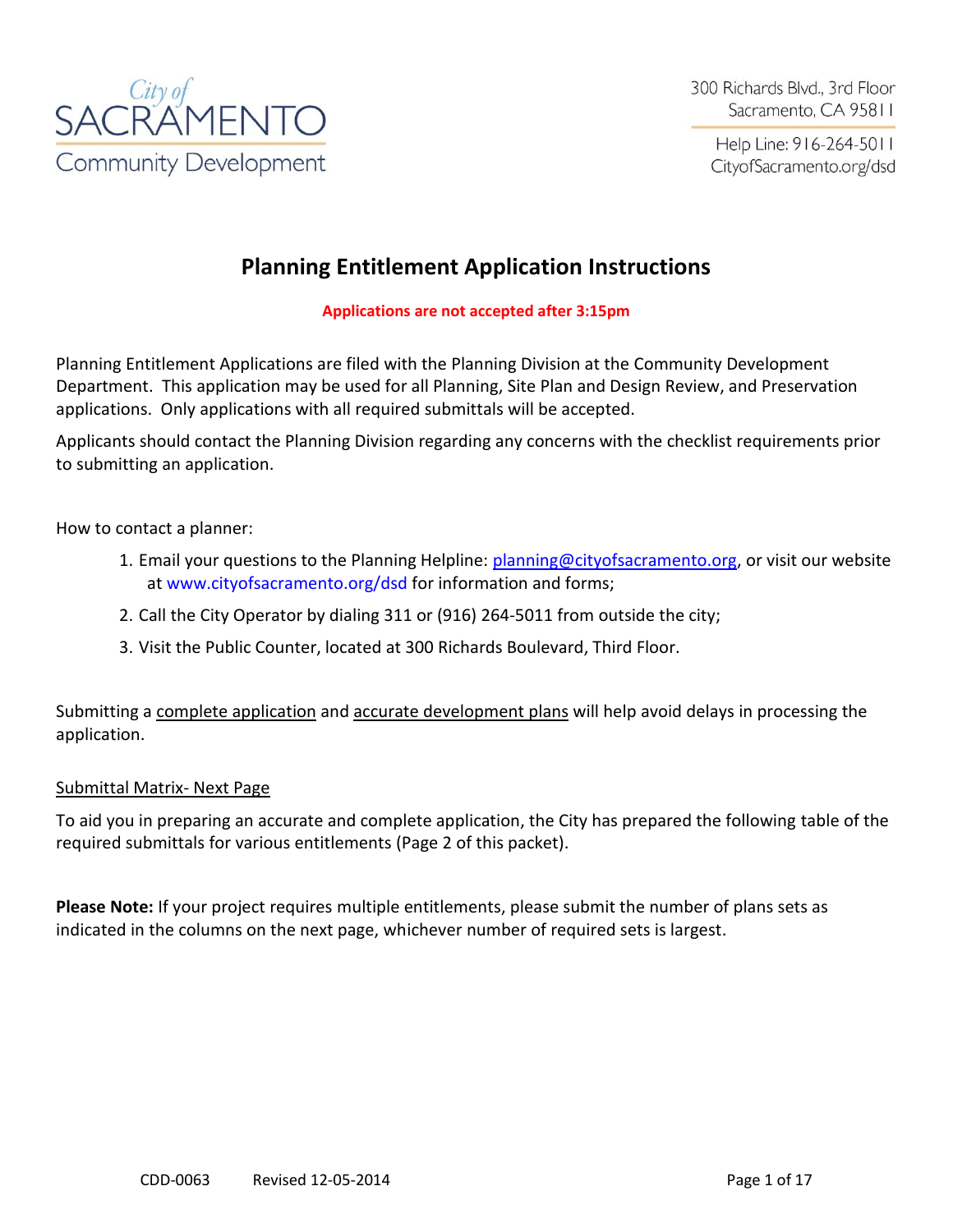#### **Submittal Matrix**

| <b>Submittal</b><br><b>Materials</b>                                                              | Plan<br>Amendment | Rezone         | <b>PUD</b><br><b>Designation</b><br>or<br>Amendment | <b>Tentative</b><br>Map<br>Or<br><b>TM Time</b><br><b>Extension</b> | <b>Conditional Use</b><br>Permit, Variance,<br>including time<br>extensions and<br>major<br>modifications | <b>Minor</b><br><b>Modification</b><br>(Check with a<br>planner to see if<br>project qualifies) | <b>Site Plan and</b><br><b>Design</b><br><b>Review</b>                             | Preservation<br><b>Review</b>                                                      |
|---------------------------------------------------------------------------------------------------|-------------------|----------------|-----------------------------------------------------|---------------------------------------------------------------------|-----------------------------------------------------------------------------------------------------------|-------------------------------------------------------------------------------------------------|------------------------------------------------------------------------------------|------------------------------------------------------------------------------------|
| Planning<br>Entitlement<br>Application                                                            | X                 | X              | $\mathsf X$                                         | X                                                                   | $\pmb{\mathsf{X}}$                                                                                        | $\pmb{\mathsf{X}}$                                                                              | $\pmb{\mathsf{X}}$                                                                 | $\pmb{\mathsf{X}}$                                                                 |
| Site, Floor,<br>Landscape,<br>Elevation, Roof,<br><b>Demolition Plans</b><br>$(24'' \times 36'')$ |                   |                |                                                     |                                                                     | $\pmb{\mathsf{X}}$<br>5 sets                                                                              | $\mathsf X$<br>1 set                                                                            | 1 set-Staff<br>Level<br>3 sets-Director<br>Level<br>5 sets-<br>Commission<br>Level | 1 set-Staff<br>Level<br>3 sets-Director<br>Level<br>5 sets-<br>Commission<br>Level |
| Design<br><b>Guidelines</b><br>Checklist                                                          |                   |                |                                                     |                                                                     |                                                                                                           |                                                                                                 | X                                                                                  | X                                                                                  |
| <b>Tentative Map</b>                                                                              |                   |                |                                                     | 10 sets, 3<br>of them<br>wet-<br>signed                             |                                                                                                           |                                                                                                 |                                                                                    |                                                                                    |
| Reduction<br>(each exhibit)<br>$11'' \times 17''$                                                 | X<br>1 set        | X<br>1 set     | X<br>1 set                                          | X<br>1 set                                                          | $\pmb{\mathsf{X}}$<br>1 set                                                                               | $\pmb{\mathsf{X}}$<br>1 set                                                                     | X<br>1 set                                                                         | X<br>1 set                                                                         |
| PDF of Exhibits $1$                                                                               | X                 | X              | X                                                   | Χ                                                                   | $\pmb{\mathsf{X}}$                                                                                        | X                                                                                               | X                                                                                  | X                                                                                  |
| Design Concept<br>Narrative in<br>addition to<br>Project Narrative                                |                   |                |                                                     |                                                                     |                                                                                                           |                                                                                                 | X                                                                                  | $\pmb{\mathsf{X}}$                                                                 |
| <b>Printed Color</b>                                                                              | $\mathsf{x}$      | $\pmb{\times}$ | $\mathsf{x}$                                        | $\mathsf{x}$                                                        | $\mathsf{x}$                                                                                              | $\mathsf{x}$                                                                                    | $\mathsf{x}$                                                                       | $\mathsf{x}$                                                                       |
| Photographs<br>Photo                                                                              | labeled           | labeled        | labeled                                             | labeled                                                             | labeled                                                                                                   | labeled                                                                                         | labeled                                                                            | labeled                                                                            |
| Simulation and<br>Coverage Map <sup>2</sup>                                                       |                   |                |                                                     |                                                                     | $\pmb{\mathsf{X}}$                                                                                        |                                                                                                 | X                                                                                  |                                                                                    |
| Color/Materials<br>sample(s), inc.<br>fixtures,<br>materials, and<br>cutsheets                    |                   |                |                                                     |                                                                     |                                                                                                           |                                                                                                 | X                                                                                  | x                                                                                  |
| Streetscape<br>Drawings <sup>3</sup>                                                              |                   |                |                                                     |                                                                     |                                                                                                           |                                                                                                 | $\mathsf X$<br>Director &<br>Commission<br>Level only                              | $\mathsf{X}$<br>Director &<br>Commission<br>Level only                             |
| 3D model<br>(Sketchup<br>compatible model)                                                        |                   |                |                                                     |                                                                     |                                                                                                           |                                                                                                 | $X^4$                                                                              | х<br>Commission<br>Level only                                                      |
| Schematic Plan<br>and PUD<br>Guidelines                                                           |                   |                | X<br>1 set                                          |                                                                     |                                                                                                           |                                                                                                 |                                                                                    |                                                                                    |
| Subdivision<br>Modif. Form                                                                        |                   |                |                                                     | X                                                                   |                                                                                                           |                                                                                                 |                                                                                    |                                                                                    |
| <b>City Engineer</b><br><b>Waiver Form</b>                                                        |                   |                |                                                     | X                                                                   |                                                                                                           |                                                                                                 |                                                                                    |                                                                                    |

<sup>&</sup>lt;sup>1</sup> PDF may be emailed to the Project Planner after application submittal.<br><sup>2</sup> Photo simulations and coverage maps are required for all wireless facility applications.<br><sup>3</sup> Staff will contact the applicant if Streetscape D

 $<sup>4</sup>$  Staff will contact the applicant if a 3D Sketchup model is required.</sup>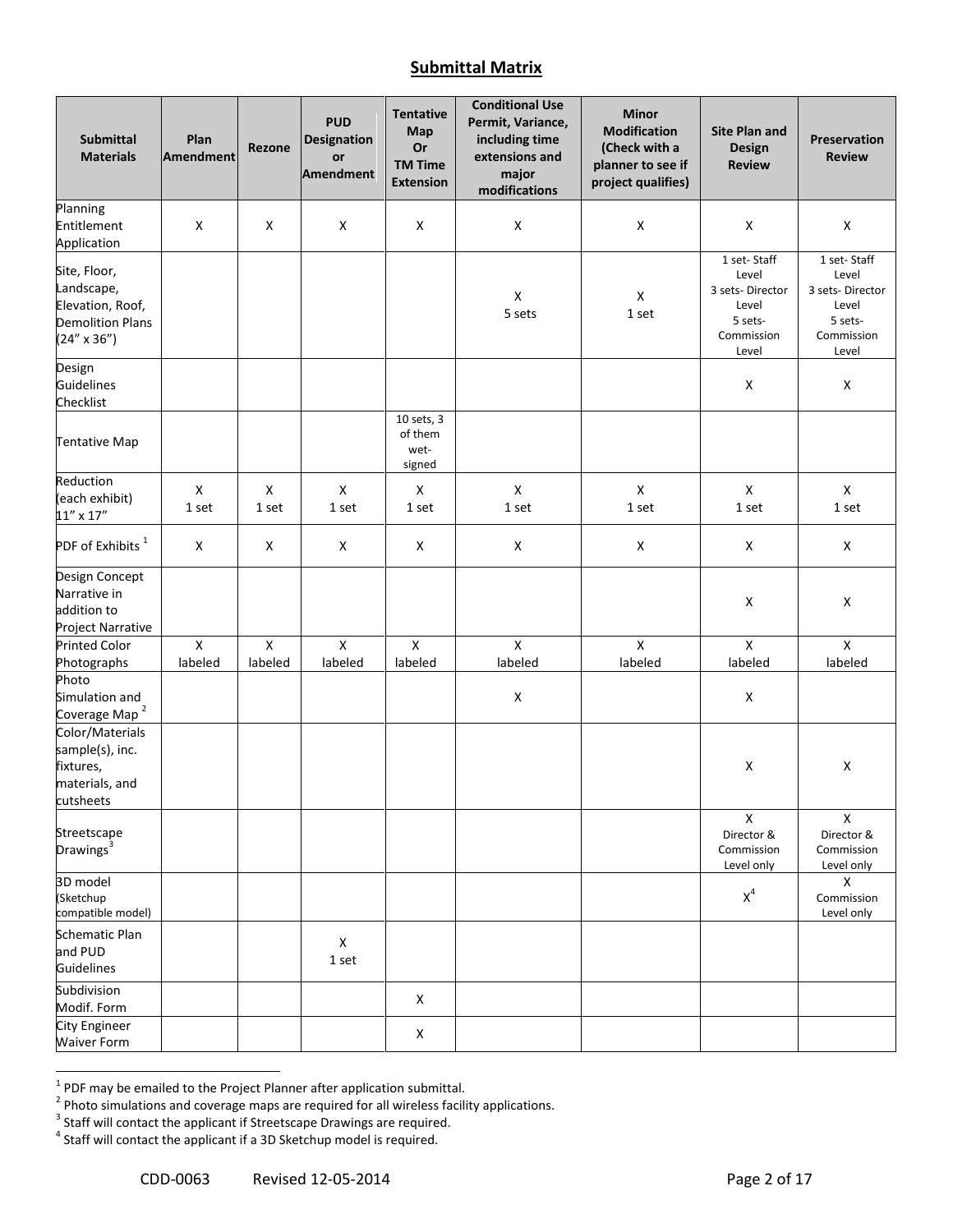#### **ALL PROJECTS:**

Applicants are required to furnish the following information when filing a Planning Entitlement Application:

- 1. **Completed Planning Entitlement Application.** Complete all sections of the application. If a section of the application is not applicable to your project, please write, "Not applicable," or N/A. Please do not write in the staff-only section of the application (Page 17).
- 2. **Application Fees.** Fees are to be paid to the City of Sacramento at the time of application submittal.
- 3. **Letter of Agency.** The Letter of Agency is a form that a property owner signs to allow a representative to file the Entitlement Application for the owner. If you own the property and are also the applicant, you do not need to fill out the Letter of Agency. The form must be wet signed in non-black ink and must be an original, not a copy or a scanned document.
- 4. **Project Narrative.** Provide a written description of the project being proposed for development. It must include a description of the project and **detailed scope of work** for which entitlement/review is being requested and how the project will address any potential negative effects on the community.
- 5. **Full Sized Plans.** Provide full sized (24" x 36"), dimensioned development plans (drawn to scale) for all exhibits, **folded** to  $8^{1/2}$ " x 11" size. Please provide the number of sets indicated on the Submittal Matrix on Page 2 of this packet.
- 6. **11" x 17" Plan Reduction.** Provide one set of all development plans/exhibits reduced to 11" x 17" size, high quality black & white or color copies. **Color copies of exterior elevations (renderings) are required.**
- 7. **PDF of Exhibits.** High quality PDF files of all exhibits is required. Files may be submitted on disc with the planning application or may be emailed to the Project Planner when the project is assigned.
- 8. **Color and Material.** Information on proposed color and materials are required for all projects unless the requirement is waived by staff. If actual material samples are provided or requested, those samples will remain with the file as part of the public record. The proposed colors and materials must be specified, rather than simply referenced by, "See Color/Material Board." Samples must be no larger than an **8 ½" x 11"** size. Provide brochure or cut sheets for any proposed new doors, windows, hardware, or fixtures.
- 9. **Photographs.** Provide printed, color photographs of the site (including all sides of existing buildings) and surrounding properties (including properties next door and across the street). **Minimum photo size is 3 x 5 inches.** Please refer to, "Guidelines for Photographing Project," for more information (Page 8).
- 10. **Streetscape Drawings.** Streetscape drawings are required for Director and Commission Level Review only. Streetscape drawings should show how the new project will appear in the context of surrounding buildings, structures, streetscapes and other relevant parts of the setting.
- 11. **Digital Submission.** Digital submission of plans, elevations, photos, and renderings (color elevations) are required for Director and Commission level review in PDF format, no greater than 300 DPI (PDF submission for Director Level is required only of final approved sets). A three dimension model may be required for insertion into the City-wide aerial Sketchup model.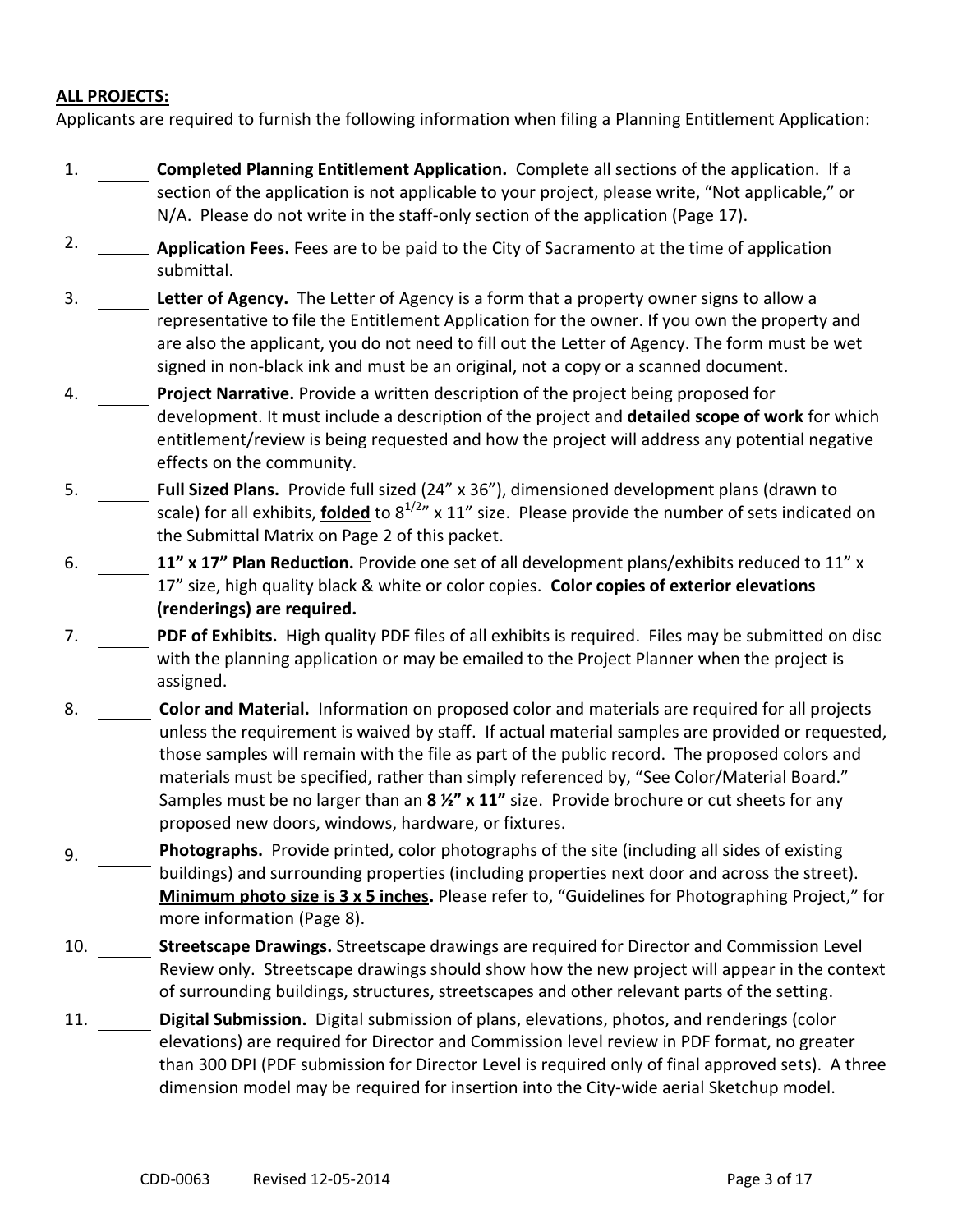#### **All Development plans shall include the following:**

Date(s) of plans and revisions

- Labeled Dimensions
- Scale ratio and bar scale. Engineer or Architectural scale required, not less than 1/16. Larger scale may be needed to provide clear understanding of the project.
- North arrow pointing to the top of the page or to the right margin of a horizontally formatted sheet.
- Identify all items as: existing (E), new (N), or relocated.
- "Cloud, delta, and date," revisions to any plans previously submitted to or considered by Planning staff. **Please Note:** For those projects that are approved for concurrent building plan review, it is the responsibility of the applicant to advise the Building Division of any changes to building plans already submitted for Plan Check and to provide revised plan sheets as may be deemed necessary.
- Name, telephone number, and E-mail address of the contact person for architectural, engineering, landscape, and signage if different from the applicant.
- Any approved late submittal of information, revised plans, etc. shall be referenced by the Planning file number to make it easier to include these with the appropriate application file.

#### **Site Plan(s) must show:**

- A Vicinity Map, north arrow, the map scale, the site area in square feet, etc.
- The entire property under consideration, including property lines and adjoining public rights-of-way. For large acreage properties, staff recommends that two (2) site plans be submitted. The first site plan would show the entire property with detail indicating the area proposed for development. The second site plan would focus on the specific areas of the proposed development.
- Sufficient adjoining areas to enable the evaluation of adjacent impacts. Site Plans must show location and distance from closest adjacent structures on neighboring properties and where required to determine required front setback, accurate dimensions of front setbacks for buildings on adjacent parcels.
- The location of streets with street names, proposed right-of-way dedications, and location and dimension of lot lines.
- The location and nature of all easements.
- Dimensions of the parcel, existing and proposed buildings, parking spaces, and other features, as well as the width of walkways, driveways, planters, etc. Dimensioning is important in that any errors on the plans may be detected more easily and earlier in the City's review process.
- Footprints of all existing and proposed buildings, structures, or signs, drawn to scale showing the proposed location of structures to be constructed, modified, relocated, or demolished. Indicate the type of use and include all dimensions.
- Square footage for all existing and proposed buildings and proposed additions.
- Setbacks of buildings from property lines, other onsite buildings and structures, septic systems, water wells, etc. (dimensioned).
	- Location of existing and proposed walls/fences, height, and materials of construction.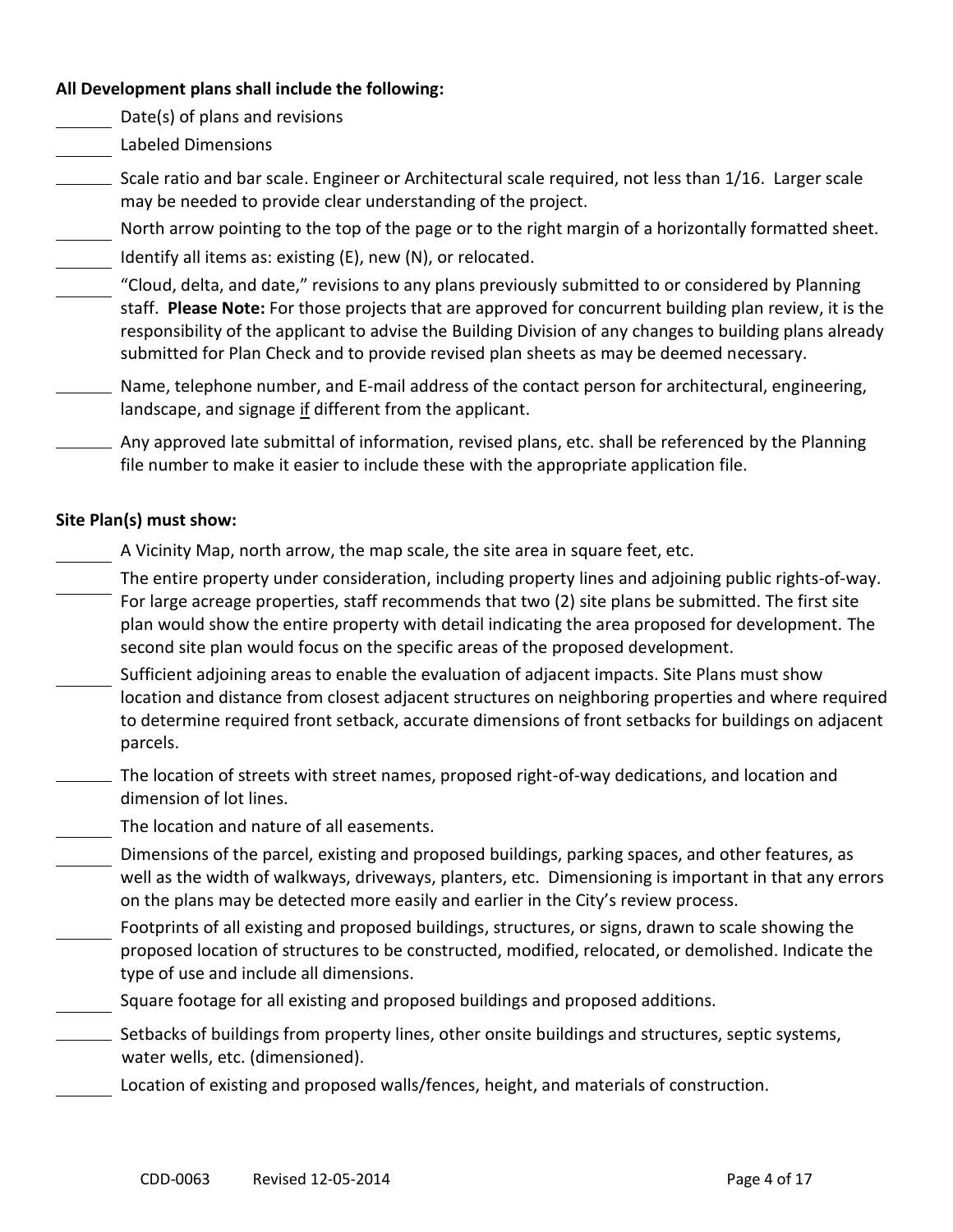- Location of existing and proposed driveways, off street parking and loading facilities. Show parking spaces with dimensions for each type of vehicle (truck, car, motorcycle, bicycle), and either number parking spaces individually or show subtotals for groups of parking spaces. In addition, show a tabulation of the required and proposed parking.
- Location and identification of drainage courses, creeks, etc.
- Location of onsite water source(s), supply and storage facilities.
- A graphical description of proposed onsite circulation patterns for both vehicles and pedestrians, and accessible paths of travel, where required.
- Location of proposed trash, recycling, or storage areas.
- Location of proposed electrical vaults/transformers and backflow preventors, if required.
- Please note: All new projects are required to comply with the Water Efficient Landscape Requirements contained in City Code Section 15.92. See Section 15.92 and the "Landscape Plans" section below for more information.

#### **Building Elevations must show:**

- The building elevations must show the exterior appearance of all sides of project structures, building modifications, and additions proposed for construction. Elevations must be drawn to scale with an indication of height, construction materials, and colors to be used. The location of existing and proposed signs must also be indicated on elevations. Please note: Renderings that are not true elevations may be included, however they do not replace the requirement for true elevation drawings.
	- Provide building elevations for all affected views, and identify them as North, South, East, and West, not front, rear, right side, etc.
- $\Box$  Identify exterior building features (doors, windows, siding, etc.) as existing (E), new (N), or proposed to be repaired or to be replaced.
- Identify all areas of walls and roof that are proposed to be demolished.
- Indicate with dashed lines any window or door openings, or any other features that are proposed to be eliminated or modified.
- $\_$  Indicate the height from grade to the top of plateline, and to the top of the roof, and also depict and/or reference any anticipated roof mounted equipment and equipment screening.
- Roof plans are required unless waived by staff. Roof plans should indicate all roof slopes, gutters, and downspout locations. Indicate equipment and other features as well as slope. Identify all areas of the roof proposed for demolition. Where the project proposes additions to existing structures, clearly identify the portions of roof that are existing (E) and proposed to be changed/new (N).
- Proposed sign program (includes freestanding signs) showing approximate location, size, color scheme and construction materials of all onsite signs. This information must be included on the required site plans and building elevations.
	- For nonresidential buildings over one (1) story in height or buildings over 50,000 sqft in gross area, provide a visual representation of the night time lighting proposed on all building elevations to give an indication of the effect of security and decorative lighting.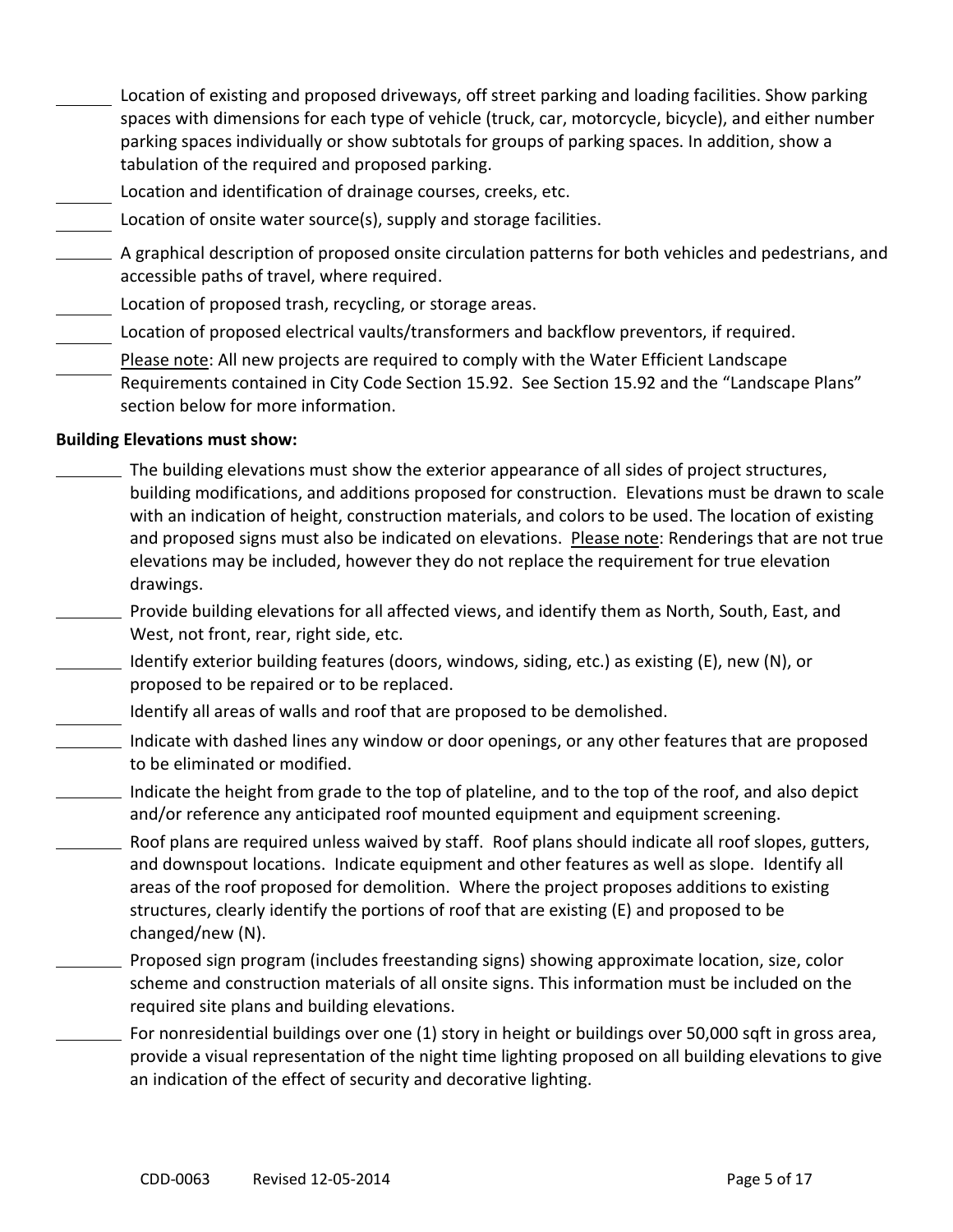**Landscape Plans must show:** *Please note- For new projects, use conceptual graphics to convey preliminary design intent. Use separate sheets, if necessary. A full set of detailed landscape plans (planting plan, irrigation plan, and grading plan) will be required with the Building Permit process in order to comply with Water Efficient Landscape Requirements, City Code Section 15.92. Please note: Some Preservation applications may require a full set of detailed landscape plans for projects involving historic properties with significant site or landscape features, or where proposals for excavation and grading could impacts cultural resources.*

- Existing Conditions: Locate and identify all underground utilities, property lines, and easements; size and species of existing trees; natural and manmade features; drainage courses and creeks; and whether proposed for removal, relocation or preservation.
- Conceptual Drainage Plan: Show how on-site drainage is to be handled, including surface and underground drains, drainage courses, and how impacts to offsite areas will be avoided. Show proposed Low Impact Development (LID) features such as retention/detention basins, bioswales, pervious pavement/asphalt, etc.
- Impervious Surface: The conceptual drainage plan should also show the total area of new impervious surfaces (due to the cumulative area of impervious parking lots, building footprint, driveways, sidewalks, courtyards, etc.) Note: At this stage, only simple area measurements are required. If applicable, LID credits and BMP Sizing Calculations may be required later in the process.
- Conceptual Landscape Design Plan: Using conceptual graphics, show hardscape elements such as patios, water features, decks, walls, and sidewalks; and softscape elements such as trees, shrubs, groundcover, turf and planter areas. Use conceptual graphics only. A detailed planting plan, grading plan, and irrigation plan will be required with Building plan check.
	- Parking Lot Tree Shading: Landscape plans must include a table identifying the percent (%) shade coverage provided, consistent with City Code Section 17.612.040.
- $\equiv$  For Preservation projects, provide plans showing existing (E) and new (N) site construction or excavation work, including retaining walls, fencing, driveways, grade changes or changes to other physical features. If planting elements are identified as significant features of the historic property, provide plans showing those existing (E) significant features and any proposals to remove, move or replace those features.

#### **Floor Plans must show:**

- All buildings under consideration. Although it is generally only the exterior of buildings that is subject to review and approval, the floor plans are necessary for a full understanding of the project and the functioning of the interior spaces.
- A dimensioned floor plan for each level of the structure.
- Identification of all exterior features (doors, windows, etc.) as existing, new, to be repaired, or to be replaced.
- Identification of all rooms.
- Identification of all exterior landings at doors.
- Indicate all walls, windows, doors, and ancillary structures proposed to be demolished.

#### **Streetscape Plans must show:**

The adjacent building massing and spatial relationships, including relationship to public rights-ofway, if applicable.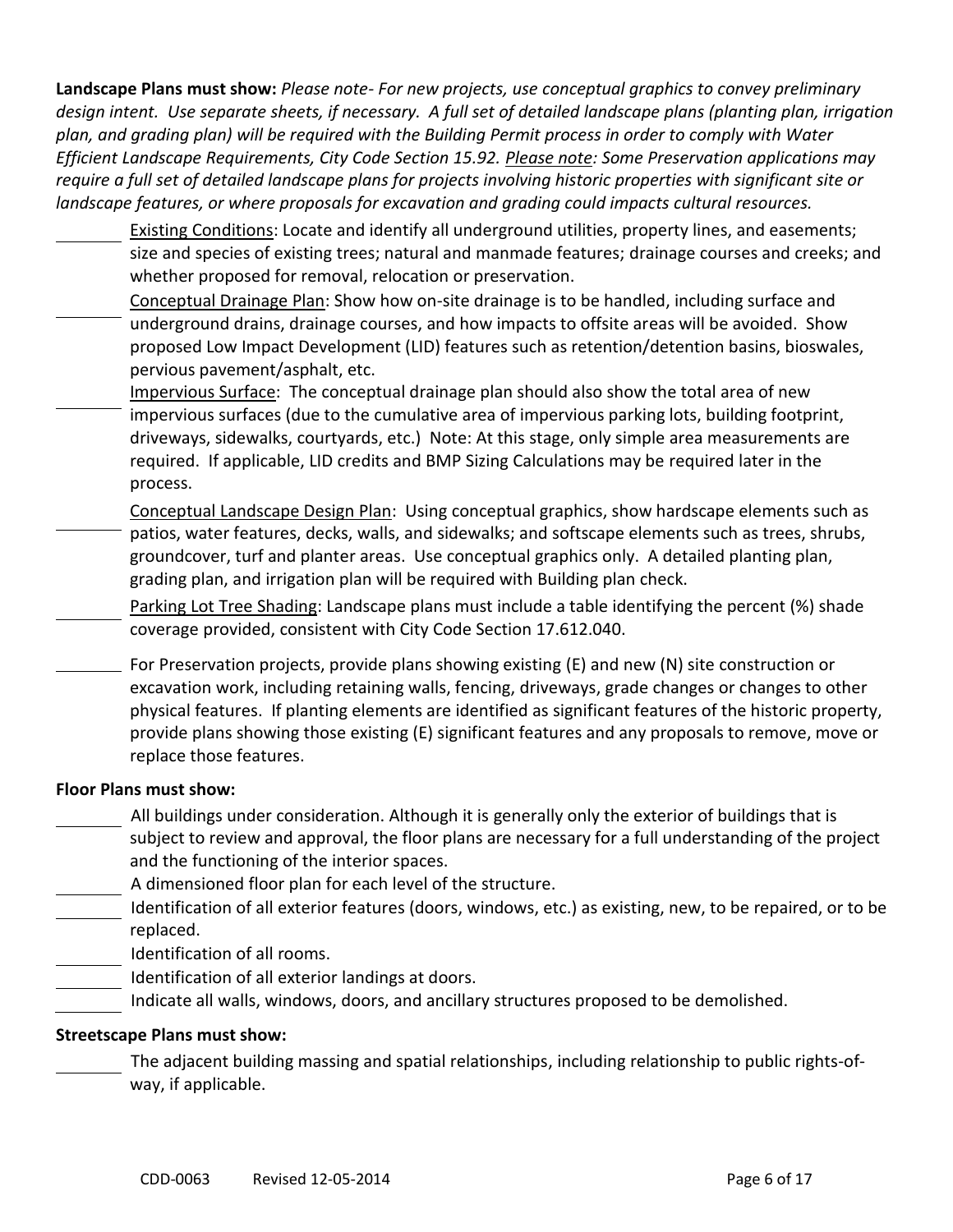**\*NOTE: For Preservation Projects only,** provide plans (existing and proposed) for projects proposing changes to publically-accessible interiors.

#### **Tentative Map Submittals**

Tentative Map submittals shall be consistent with the requirements set forth in the Tentative Map and Final Map Information Checklists prepared by Development Engineering.

#### **Design Review and Historic Preservation Policy and State Law**

The City has adopted Sections 5536, 5537, and 5538 of the State Business and Professions Code as a requirement in submitting plans for Design Director, Design Commission, Preservation Director or Preservation Commission review. Briefly, these sections of the Code state the following:

- 1. All plans and specifications submitted to the Design Director, Design Commission, Preservation Director or Preservation Commission shall be prepared by:
	- a) Licensed Architects, or
	- b) Licensed building designers

However, plans submitted by licensed civil engineers, professional engineers and structural engineers are exempt from this rule if such plans were prepared in the performance of the functions for which such persons are licensed.

2. Exceptions: Plans and drawings by uncertified persons are permitted for the following:

- a) Single-family dwellings of wood frame construction not more than two (2) stories and basement in height;
- b) Multiple dwellings containing no more than two dwelling units of wood frame construction not more than two stories and basement in height. However, this paragraph shall not be construed as allowing an unlicensed person to design multiple clusters of up to four dwelling units each to form apartment or condominium complexes where the total exceeds four units on any lawfully divided lot;
- c) Garages or other structures appurtenant to buildings described under subdivision (a), of wood frame construction not more than two stories and basement in height;
- d) Agricultural and ranch buildings of wood frame construction, unless the building official having jurisdiction deems that an undue risk to the public health, safety, or welfare is involved;
- e) Interior work and interior alterations, where the work does not involve publically-accessible interiors of historic properties
- 3. All plans and specifications submitted for Preservation review shall be reviewed for compliancy with the Secretary of Interior's Standards for the Treatment of Historic Properties.

Please note that once this document is submitted to the City of Sacramento, your information will be posted online and is part of the public record; however, the City will not sell your data or information for any purposes.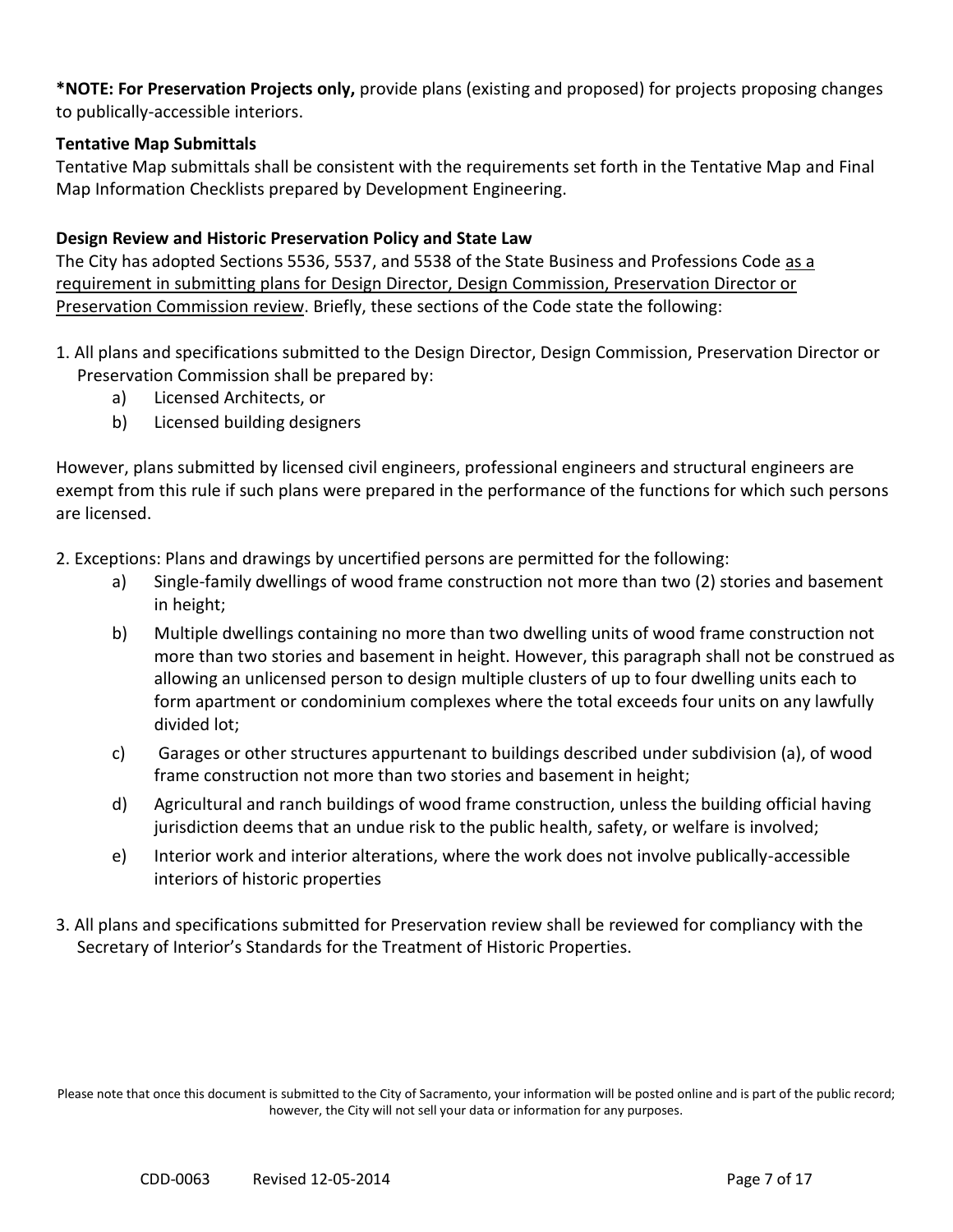## Guidelines for photographing a project site



- 1. Take pictures of all sides of the building/site to be reviewed and each of the adjacent properties. If access to the rear of the project is limited take photos on the corner of the lot within actual property lines.
- 2. If your application involves a historic property with work proposed for publically-accessible interiors, provide color pictures of surfaces of each interior area where work is proposed.
- 3. Submit an aerial photograph showing your property and the immediately-adjoining parcels.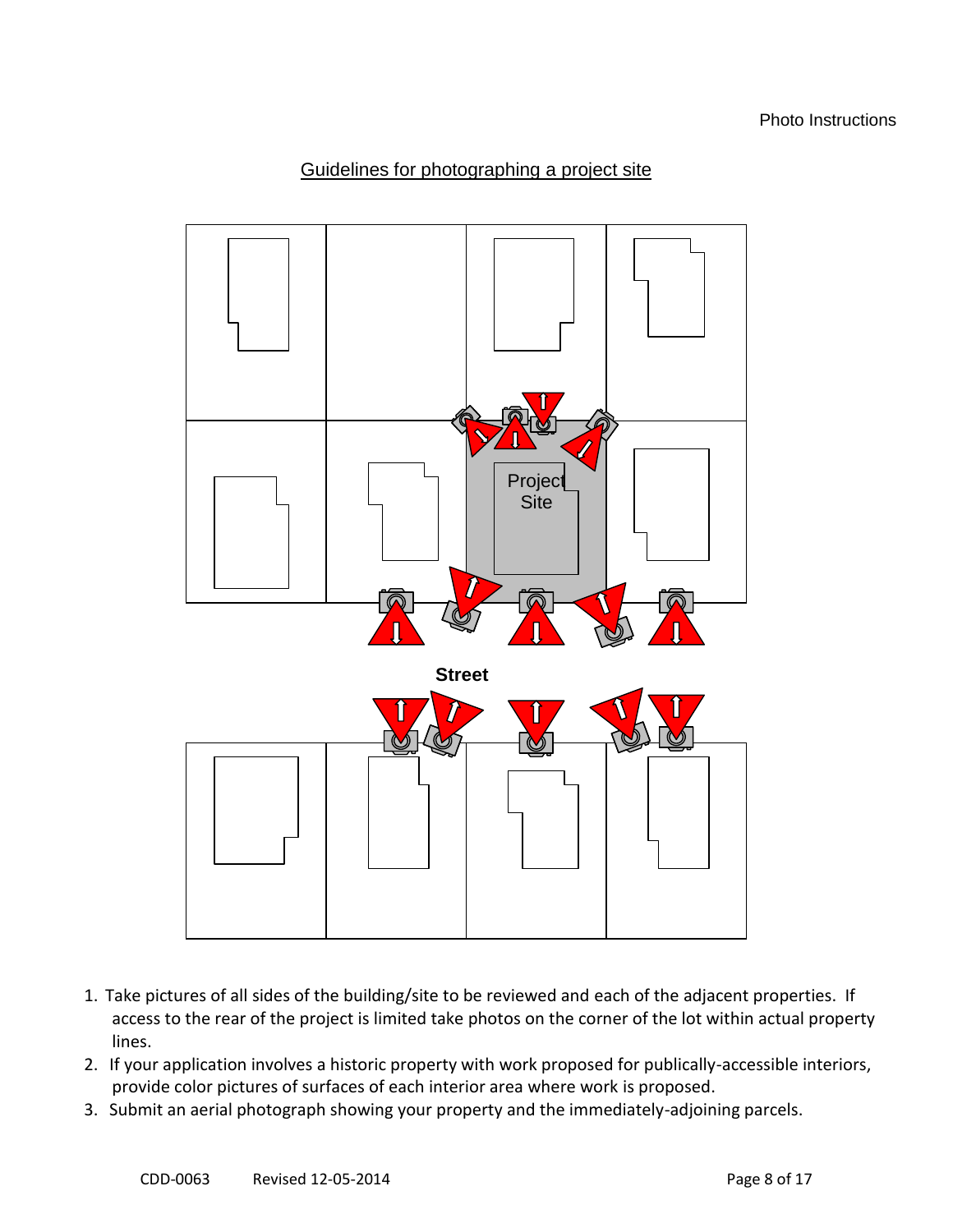

300 Richards Blvd., 3rd Floor Sacramento, CA 95811

Help Line: 916-264-5011 CityofSacramento.org/dsd

# **Planning Entitlement Application**

The City of Sacramento Planning Division has designed this application in order to obtain important information about your proposed project that will help to expedite the application review process. Please complete all sections, providing as much detail as possible regarding the scope of your proposal.

|                                                                                                                               | <b>Subject Site Information</b>                                 |              |
|-------------------------------------------------------------------------------------------------------------------------------|-----------------------------------------------------------------|--------------|
| Project Name:                                                                                                                 |                                                                 |              |
| Zoning:                                                                                                                       |                                                                 |              |
| <b>General Plan Designation:</b>                                                                                              |                                                                 |              |
| Site address or location of property:                                                                                         |                                                                 |              |
| Assessor's Parcel Number(s):                                                                                                  |                                                                 |              |
| Total property size in acres (Gross/Net):                                                                                     |                                                                 |              |
| Square feet if less than one (1) acre:                                                                                        |                                                                 |              |
| Lot dimensions:                                                                                                               |                                                                 |              |
|                                                                                                                               |                                                                 |              |
|                                                                                                                               | <b>Property Owner Information</b>                               |              |
| Contact name:                                                                                                                 |                                                                 |              |
| Company name:                                                                                                                 |                                                                 |              |
| <b>Mailing Address:</b>                                                                                                       |                                                                 |              |
| City:<br><u> 1980 - Johann Barn, mars ann an t-Amhain Aonaich an t-Aonaich an t-Aonaich ann an t-Aonaich ann an t-Aonaich</u> | State:                                                          | Zip:         |
| Phone:                                                                                                                        | Ext:                                                            | Fax:         |
| Email Address:                                                                                                                |                                                                 |              |
|                                                                                                                               | <b>Applicant Information</b>                                    |              |
| Contact name:                                                                                                                 |                                                                 |              |
| Company name:                                                                                                                 |                                                                 |              |
| <b>Mailing Address:</b>                                                                                                       |                                                                 |              |
| City:                                                                                                                         | State:                                                          | Zip:         |
| Phone:                                                                                                                        | Ext:                                                            | Fax:         |
| <b>Email Address:</b>                                                                                                         |                                                                 |              |
|                                                                                                                               | <b>Staff Use Only</b>                                           |              |
| Date Filed:<br><u> 1989 - Andrea Station Books, amerikansk politiker (</u>                                                    | Received By:<br>the contract of the contract of the contract of |              |
| File Number:                                                                                                                  |                                                                 |              |
| CDD-0063<br>Revised 12-05-2014                                                                                                |                                                                 | Page 9 of 17 |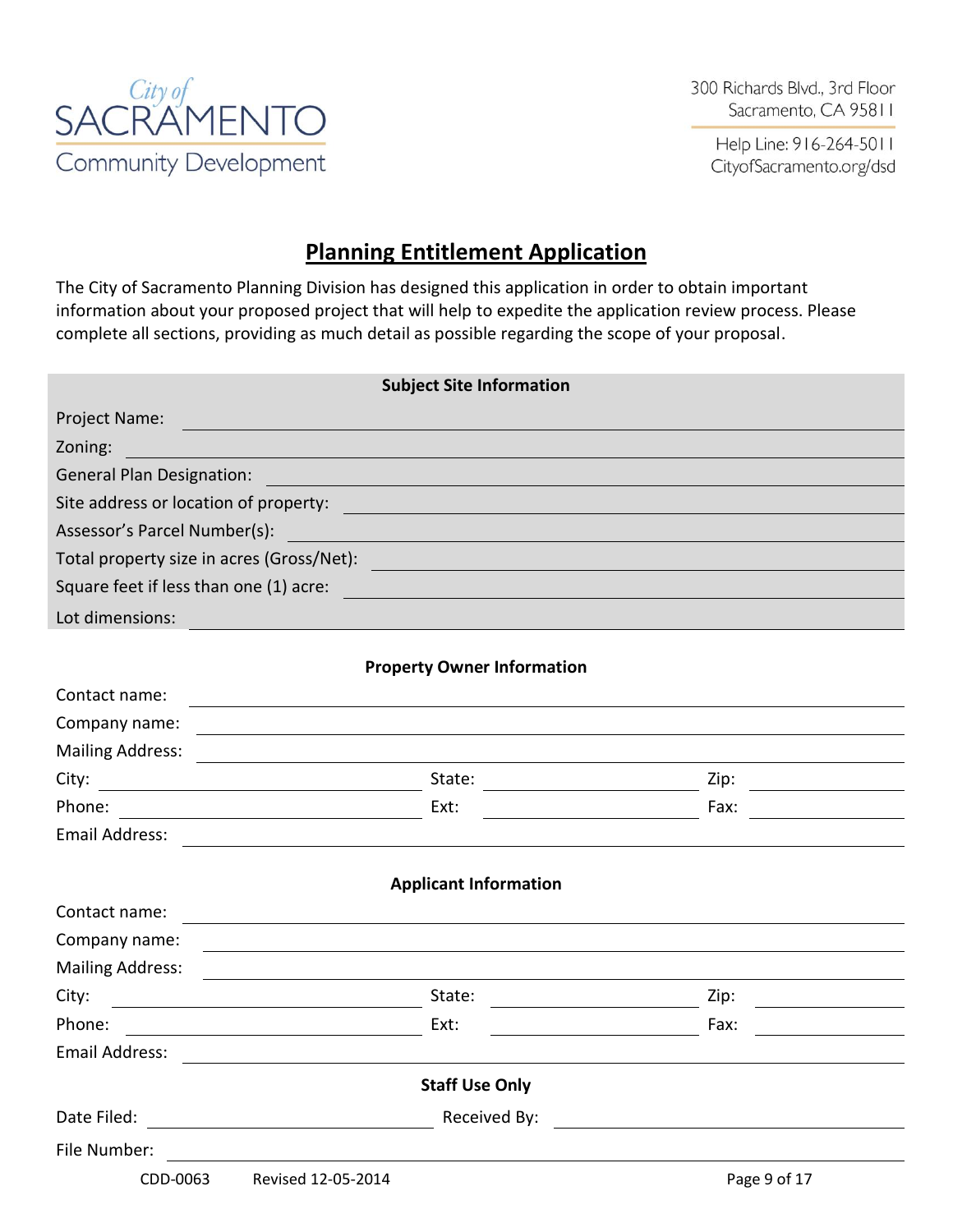| Licensed                          |  |  |
|-----------------------------------|--|--|
| Architect/Design<br>Professionals |  |  |
|                                   |  |  |

# **Project Narrative**

Please describe the scope of work being proposed for review. Your "Project Narrative" will provide Planning staff with a clear vision of what you are proposing to do. Answer in complete sentences in the space below or on a separate attachment. The description of your project should include ALL the entitlements being requested for your project (i.e., Rezone, Tentative Map, Site Plan and Design Review, Preservation, etc.). You must state any deviations from development standards and any deviations from applicable design guidelines. Provide as much detail as possible regarding all the characteristics of your project and the scope of work requiring review: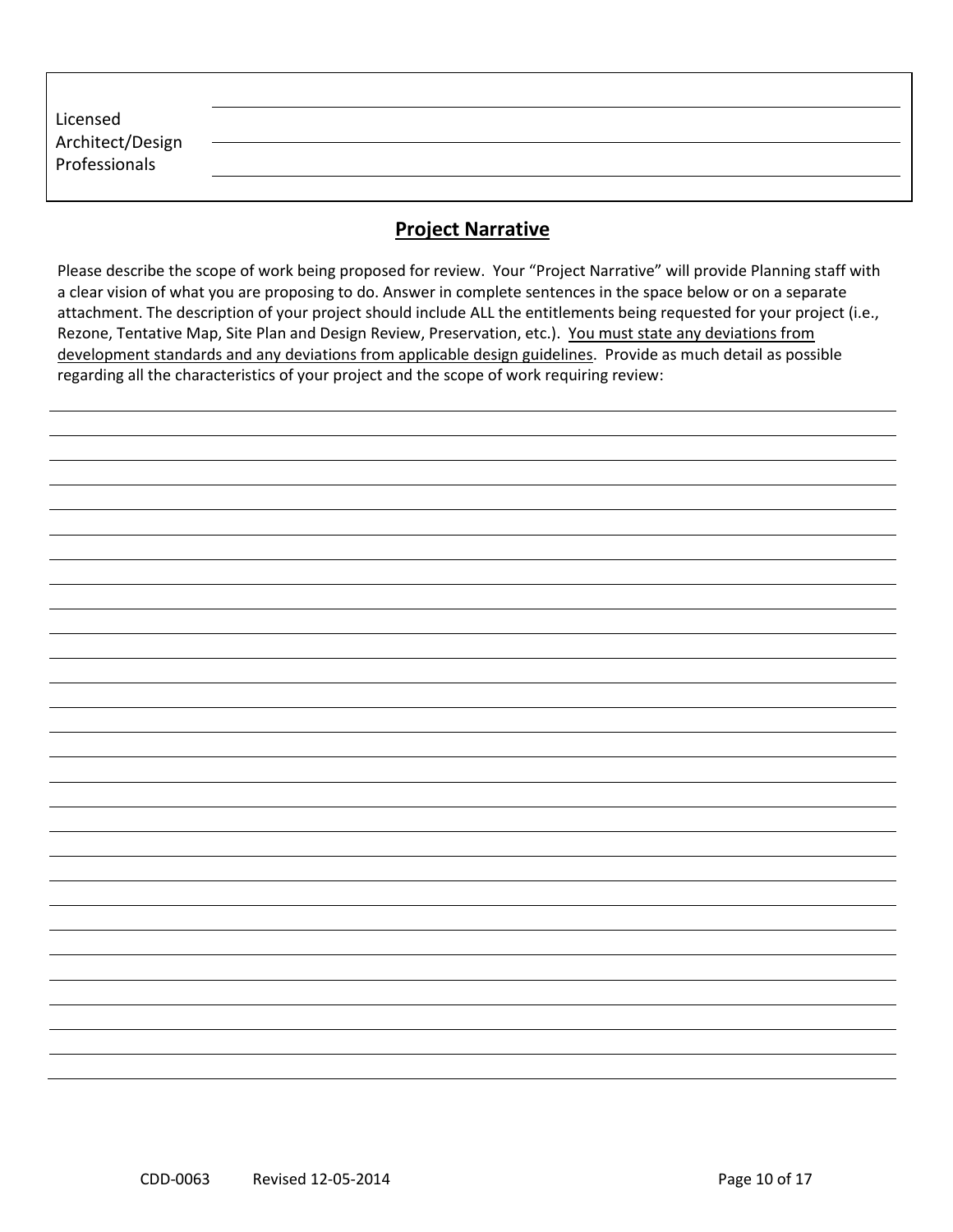# **City of Sacramento Letter of Agency**

If the applicant is not the owner of record of the subject site, a Letter of Agency from the owner or the owner's authorized representative must be submitted which grants the applicant permission to submit an application for the requested entitlement(s).

To: City of Sacramento Community Development Department 300 Richards Boulevard, Third Floor Sacramento, CA 95811

Community Development Department:

I, the undersigned legal owner of record, hereby grant permission to:

| Applicant:                       | Phone:                                             |  |
|----------------------------------|----------------------------------------------------|--|
| <b>Applicant's Address:</b>      | <u> 1989 - John Stein, Amerikaansk politiker (</u> |  |
|                                  |                                                    |  |
|                                  |                                                    |  |
|                                  |                                                    |  |
|                                  |                                                    |  |
| The subject property located at: |                                                    |  |
| Assessor's Parcel Number:        |                                                    |  |
| Printed Name of Owner of Record: |                                                    |  |
| Address of Owner of Record:      | Phone:                                             |  |
| Signature of Owner of Record:    |                                                    |  |
|                                  | (must be original signature)                       |  |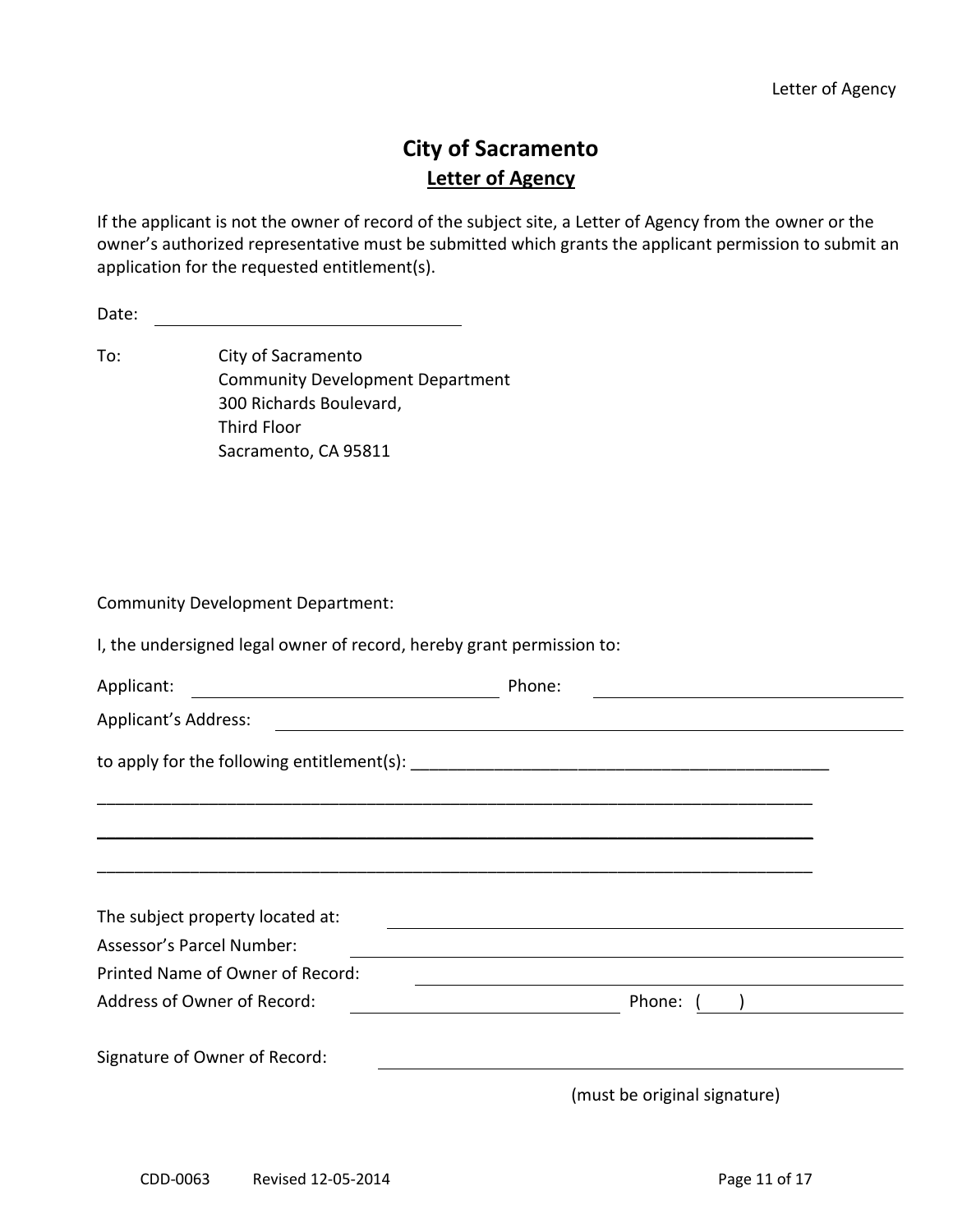### **All Projects**

#### **Land Use**

What is the current use of the site?

Please list all previous land use(s) of site for the last 10 years.

#### **Neighborhood Contact**

Please describe any contact you have had regarding the project with the following: neighbors/property owners adjacent to the subject site, Neighborhood Associations, Business Associations, or Community Groups in the project area:

#### **Site Characteristics**

Providing the following information regarding the environmental setting with your application is one the most effective ways to expedite your project's environmental review. If your site contains structures, large trees, mature vegetation, natural drainage ways, low lying areas where water pools during the rainy season, or wetland areas, supplemental information may be requested in order to conduct the environmental review of your project.

| Are there any structures or buildings on the project site?                                                                  | $\Box$ yes $\Box$ no |
|-----------------------------------------------------------------------------------------------------------------------------|----------------------|
| If yes, how many?                                                                                                           |                      |
| What is the construction date of each<br>structure/building?                                                                |                      |
| Current Use of Existing Structure(s)?                                                                                       |                      |
| Proposed Use of Existing Structure(s)?                                                                                      |                      |
| Are there any trees on the project site?                                                                                    | $\Box$ YES $\Box$ NO |
| Are there trees proposed to be removed?                                                                                     | $\Box$ YES $\Box$ NO |
| Does your site contain any natural drainage ways?                                                                           | $\Box$ YES $\Box$ NO |
| Does your site contain any wetland areas or areas where water pools<br>during the rainy season?                             | $\Box$ YES $\Box$ NO |
| What land uses surround your site? (for example, single family or multi-family residential, commercial)<br>Please describe: |                      |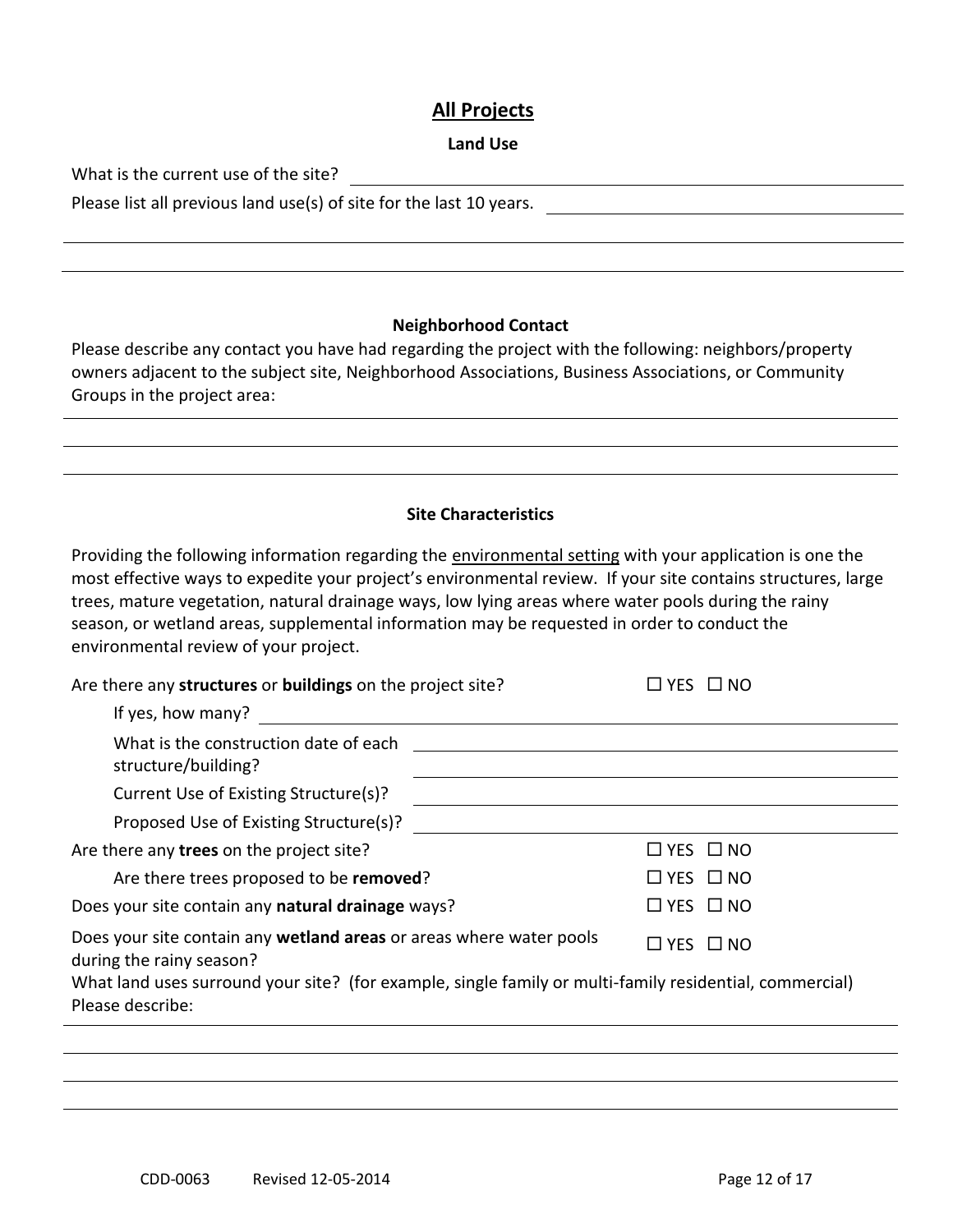Are you proposing any new **fencing or screening**?  $\square$  **YES**  $\square$  **NO** 

If yes, please describe the location of the fencing, the height, and the materials (i.e. wood, masonry, etc.):

| Is there parking onsite?                                                                                                                                                          |                           | $\Box$ YES $\Box$ NO                                                                                             |
|-----------------------------------------------------------------------------------------------------------------------------------------------------------------------------------|---------------------------|------------------------------------------------------------------------------------------------------------------|
| If yes, how many spaces are existing (for the entire property) and                                                                                                                | <b>Existing</b>           |                                                                                                                  |
| how many are proposed onsite with this project?                                                                                                                                   | Proposed                  |                                                                                                                  |
| Are you proposing any parking offsite?                                                                                                                                            |                           | $\Box$ YES $\Box$ NO                                                                                             |
| If yes, where is it to be located and how many spaces?                                                                                                                            |                           |                                                                                                                  |
| Are you proposing to waive any parking spaces?                                                                                                                                    |                           | $\Box$ YES $\Box$ NO                                                                                             |
| Are you proposing any new signs with this project?                                                                                                                                |                           | $\Box$ YES $\Box$ NO                                                                                             |
| If yes, please describe the number and type.                                                                                                                                      |                           |                                                                                                                  |
| Are there any easements crossing the site?                                                                                                                                        |                           | $\Box$ YES $\Box$ NO                                                                                             |
| Are there any trash/recycling enclosures onsite?                                                                                                                                  |                           | $\Box$ YES $\Box$ NO                                                                                             |
| If yes, what is the size of the enclosure(s) and<br>where are they located?                                                                                                       |                           |                                                                                                                  |
| Please describe the height and materials.                                                                                                                                         |                           |                                                                                                                  |
| What is the total number of cubic yards allocated<br>for recycling?                                                                                                               |                           |                                                                                                                  |
| <b>Building Setback from Property Lines:</b>                                                                                                                                      | Existing (feet'-inches")  | Proposed (feet'-inches")                                                                                         |
| Front                                                                                                                                                                             |                           |                                                                                                                  |
| Rear                                                                                                                                                                              |                           |                                                                                                                  |
| Streetside                                                                                                                                                                        |                           |                                                                                                                  |
| <b>Interior Side</b>                                                                                                                                                              |                           |                                                                                                                  |
| What are the front setbacks of the two nearest buildings (on adjacent property) on the same side of the<br>block? If there are no other buildings/properties, please write "N/A." |                           |                                                                                                                  |
| 1 <sup>st</sup> Address:                                                                                                                                                          | 2 <sup>nd</sup> Address:  |                                                                                                                  |
| Setback:                                                                                                                                                                          | Setback:                  | <u> 1989 - Johann Stein, mars an de Brasilia (b. 1989)</u>                                                       |
|                                                                                                                                                                                   | <b>Exterior Materials</b> |                                                                                                                  |
| <b>Existing Exterior Building Materials:</b>                                                                                                                                      |                           | and the control of the control of the control of the control of the control of the control of the control of the |
| <b>Existing Roof Materials:</b>                                                                                                                                                   |                           |                                                                                                                  |
| <b>Existing Exterior Building Colors:</b>                                                                                                                                         |                           |                                                                                                                  |
| <b>Proposed Exterior Building Materials:</b>                                                                                                                                      |                           | <u> 1989 - Johann Barbara, martin amerikan basar da</u>                                                          |
| Proposed Roof Materials:                                                                                                                                                          |                           |                                                                                                                  |
| Proposed Exterior Building Colors:                                                                                                                                                |                           |                                                                                                                  |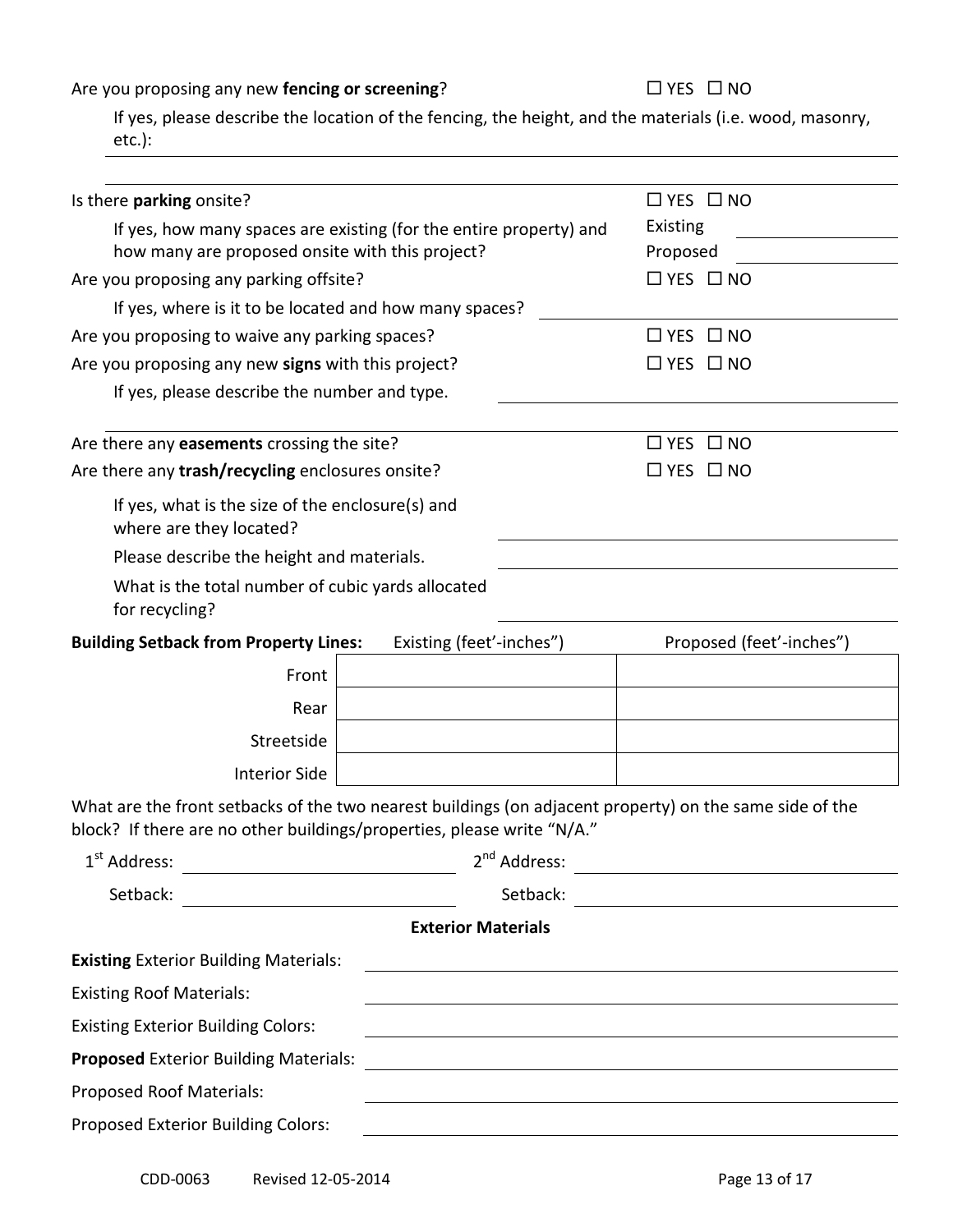## **Residential Projects**

Note: Fill in this section if your project has residential units. Complete both residential and non-residential sections if you are submitting a mixed-use project. NOTE: Provide information below for the proposed project, unless question specifically requests information on the existing conditions of the property:

| <b>Total Number of Lots:</b>                                                              | Net Acreage of Site:        |
|-------------------------------------------------------------------------------------------|-----------------------------|
| <b>Total Dwelling Units:</b>                                                              | Density/Net Acre:           |
|                                                                                           |                             |
| # of Single Family Units:                                                                 | # of Duplex/Halfplex Units: |
| # of Multi-Family/Apartments/3+ Units:                                                    | # of Condominium Units:     |
| Are any of these proposed units to be subsidized?                                         | $\Box$ YES $\Box$ NO        |
| If yes, please state the number of units and describe the type and source of the subsidy. |                             |

|                                                                                           | <b>Structure Size</b>        |  |
|-------------------------------------------------------------------------------------------|------------------------------|--|
| Please identify the size of all existing structures to be retained (Identify separately): |                              |  |
| Residence                                                                                 | Gross square footage:        |  |
| Garage                                                                                    | Gross square footage:        |  |
| Other                                                                                     | Gross square footage:        |  |
| Size of new structure(s) or building addition(s):                                         | Gross square footage:        |  |
|                                                                                           | <b>Total square footage:</b> |  |

#### **Building Height**

| Building Height means the vertical dimension measured from the average elevation of the finished lot grade at the front of the<br>building to the plate line, where the roof meets the wall. |                                  |     |             |
|----------------------------------------------------------------------------------------------------------------------------------------------------------------------------------------------|----------------------------------|-----|-------------|
| Existing building height (Measured from ground to the plateline):                                                                                                                            |                                  | tt. | # of floors |
| (Measured from the ground to the top of roof)                                                                                                                                                |                                  | ft. |             |
| Proposed building height (Measured from ground to the plateline):                                                                                                                            |                                  | ft. | # of floors |
| (Measured from the ground to the top of roof)                                                                                                                                                |                                  | ft. |             |
| <b>Lot Coverage</b>                                                                                                                                                                          |                                  |     |             |
| Total (proposed new and existing to                                                                                                                                                          |                                  |     |             |
| be retained) Building Coverage                                                                                                                                                               |                                  |     |             |
| Area $*$ (sq. ft.):                                                                                                                                                                          | Project Site Lot Area (sq. ft.): |     |             |
| %<br>Total lot coverage percentage:                                                                                                                                                          |                                  |     |             |
| Example: building area (2000')/ lot area (5000') = 40% total lot coverage                                                                                                                    |                                  |     |             |
| المغمى موجودهم اممطومهم واممطوا وموامعته ومناجعا ومستنصبات وسيسته والمستنوم المروان المسالا                                                                                                  |                                  |     |             |

\*Include all covered structures (patios, porches, sheds, detached garages, etc.)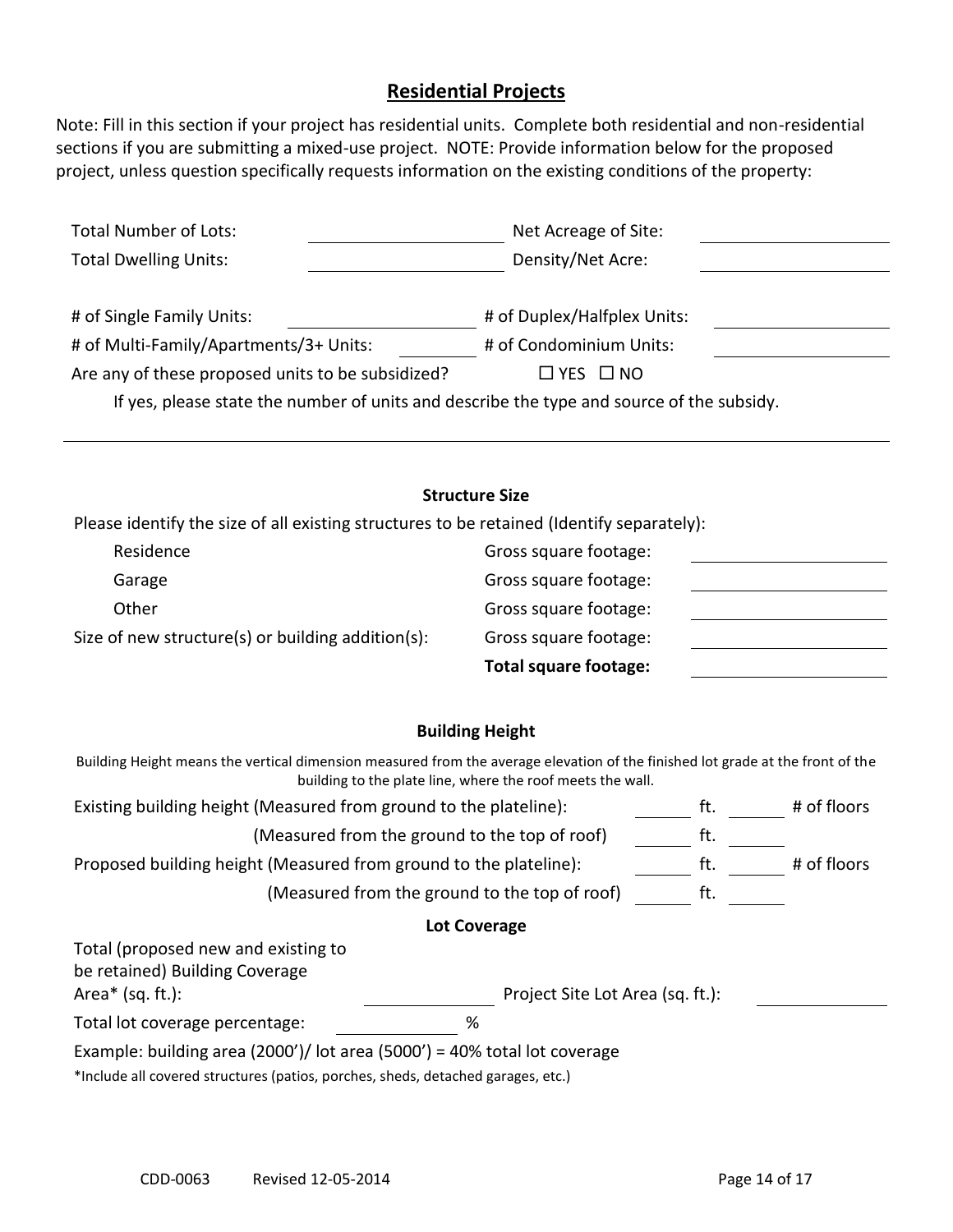## **Non-Residential Projects**

Note: Fill in this section if your project has a non-residential component. Complete both residential and nonresidential sections if you are submitting a mixed-use project.

Hours of operation of the proposed use:

If your project includes fixed seats, how many are there?

|                                                          |          |          | <b>Building Size</b>        |                                     |          |
|----------------------------------------------------------|----------|----------|-----------------------------|-------------------------------------|----------|
| Total Building Square Footage Onsite:                    |          |          | gross square feet           |                                     |          |
| Breakdown of square footage: Please mark all that apply. |          |          |                             |                                     |          |
|                                                          | Existing | Proposed |                             | Existing                            | Proposed |
| Warehouse Area:                                          |          |          | Sales Area:                 |                                     |          |
| Office Area:                                             |          |          | <b>Medical Office Area:</b> |                                     |          |
| Storage Area:                                            |          |          | <b>Assembly Area:</b>       |                                     |          |
| Restaurant/Bar                                           |          |          |                             |                                     |          |
| Area:                                                    |          |          | Theater Area:               |                                     |          |
| <b>Structured Parking:</b>                               |          |          | Other Area:*                |                                     |          |
|                                                          |          |          |                             | *Describe use type of "other" areas |          |
|                                                          |          |          |                             |                                     |          |
|                                                          |          |          |                             |                                     |          |

#### **Building Height**

| Existing building height (Measured from ground to highest point): | # of floors |
|-------------------------------------------------------------------|-------------|
| Proposed building height (Measured from ground to highest point): | # of floors |

#### **Lot Coverage**

Total Building Coverage Area, existing and proposed\* (sq. ft.): Project Site Lot Area (sq. ft.):

Total lot coverage percentage: %

Example: building area (2000')/ lot area (5000') = 40% total lot coverage

\*Include all covered structures (patios, porches, sheds, detached garages, etc.)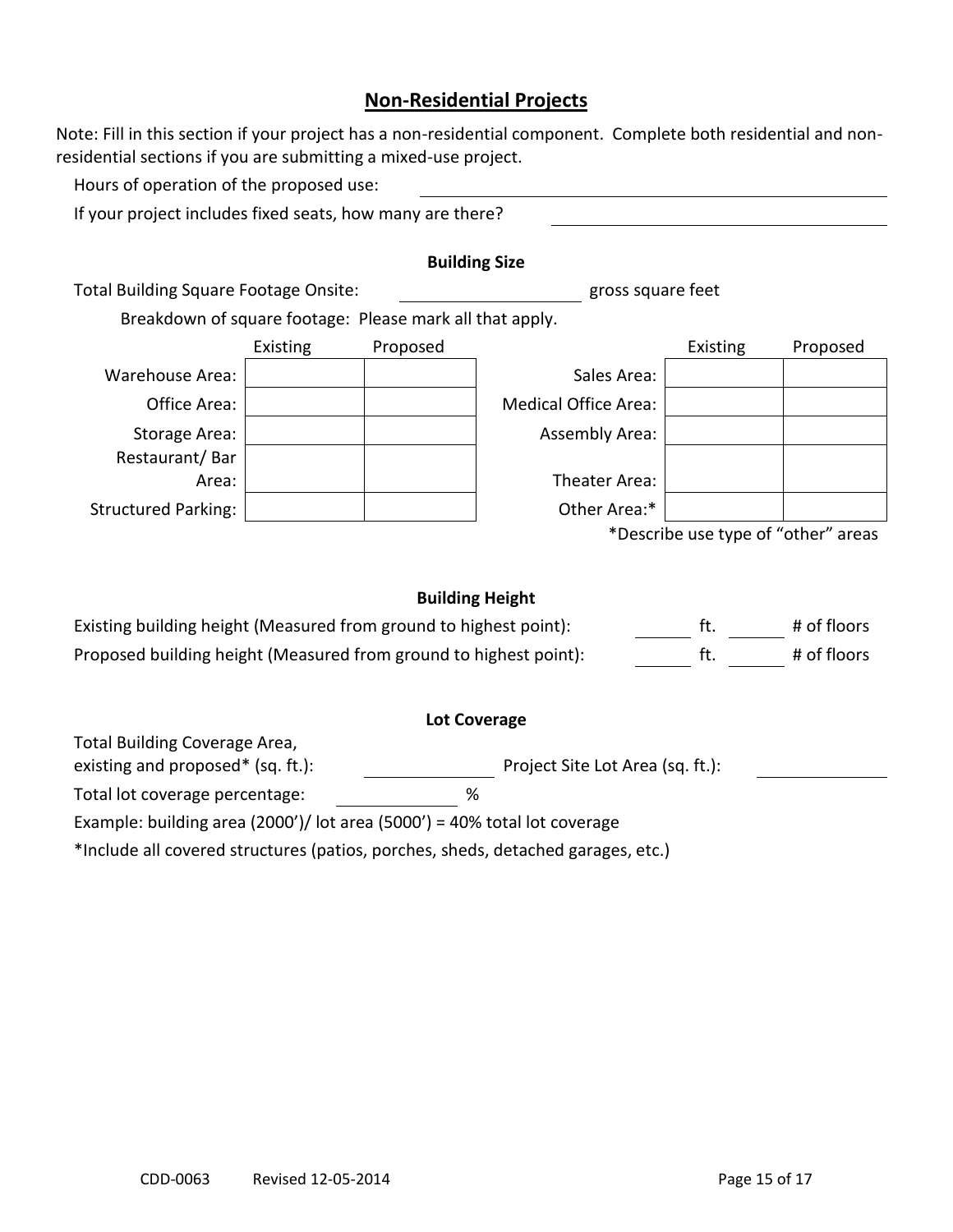# **Design Guidelines**

Design Guidelines have been established the City Council for every area of the city. The intent of the Design Guidelines is to foster and maintain a level of quality in building development that supports desirable neighborhoods, livability, and community value, consistent with the City's General Plan.

| $\Box$ YES $\Box$ NO | I have read the applicable Design Guidelines and have completed the Design Guidelines |
|----------------------|---------------------------------------------------------------------------------------|
|                      | Checklist for the district or area of this project.                                   |

 $\Box$  YES  $\Box$  NO This project meets all the Design Guidelines listed on the checklist.

 $\Box$  YES  $\Box$  NO This project proposes to deviate from the Design Guidelines.

*Please note: For projects involving historic Landmarks or their sites, or properties within Historic Districts, please include the Secretary of the Interior's Standards for Historic Properties, and Guidelines for Interpreting the Standards, as part of your responses to the Design Guidelines questions above.*

# **Certification**

I hereby certify that the statements furnished above and in the attached exhibits present the data and information required for this initial elevation to the best of my ability and that the facts, statements and information presented are true and correct to the best of my knowledge and belief.

| Applicant  |       |
|------------|-------|
| Signature: | Date: |